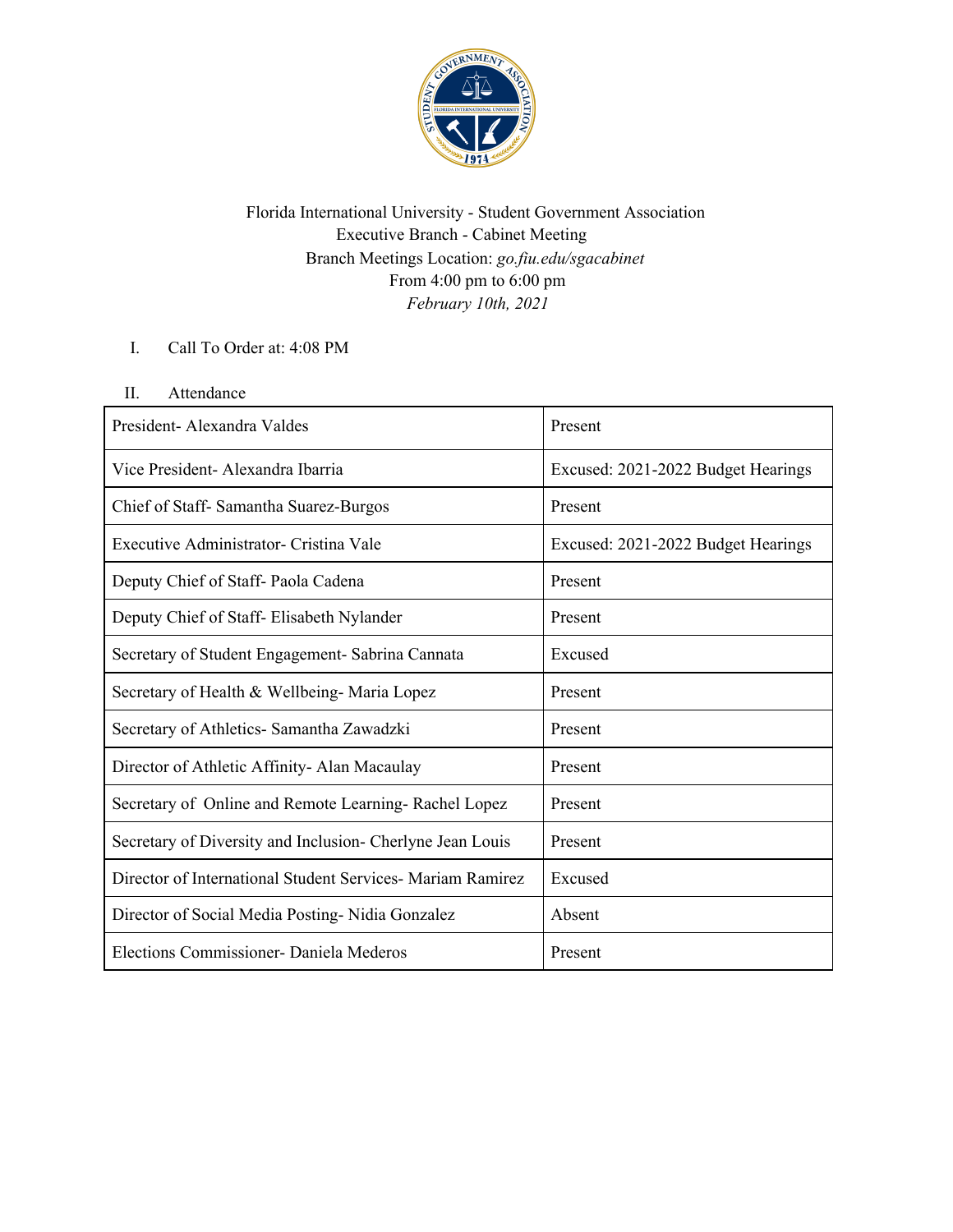- III. Cabinet Reports:
	- A. President:
		- 1. OneSGA Marketing
		- 2. SGA Study Break on the GC Lawns- Tuesday 2/23 from 11- 2pm
			- a) SGA Beach Mats for Students
			- b)  $DJ = SGA$  Senator
			- c) Food being provided:
				- (1) Starbucks
					- (2) Breakfast Boxes
					- (3) Breezeway Cookies
					- (4) Chicken Tender Box
					- (5) Popcorn Boxes
		- 3. Student Engagement Career Simulation Series
			- a) 3/9/2021 Brace Your Case @ 3PM
				- (1) Panther Mock Trial & SGA
			- b)  $3/24/2021$  Healthy Minds, Healthy Life  $\omega$  1PM (1) SGA & CAPS
			- c)  $3/31/2021$  Daring Defenders: Women of Law  $\omega$  3:30 PM (1) SGA & Empowering Women of Law
		- 4. Women Empowerment- Women are a collection of their voices, Thursday 2/25 from 3-4:30 pm
			- a) Secretary of Diversity & Inclusion Marketing Video
		- 5. 2021-2022 Budget Hearings began 2/9 and finish 2/11
		- 6. 2021-2022 Budget Deliberations begin 2/15, and finish 2/19 a) Monday, Wednesday, Friday
		- 7. FIU DAY- Legislative advocacy for university priorities
		- 8. World Water Day- Monday (3/22/2021)
			- a) Water Testing Kits
			- b) Giveaway: Metal Straws
		- 9. Water Conservation and Sustainability Legacy Week
			- a) Tuesday 3/23/2021: Dean H.
			- b) Wednesday 3/24/2021: Women Empowerment
			- c) Thursday 3/25/2021: Legislative Effort and Advocacy Campaign
			- d) Friday 3/26/2021: Day on the Bay
				- (1) Save the Bay Clean Up
				- (2) SGA Retreat: kayaking and biking
	- B. Chief of Staff:
		- 1. IN-PERSON CABINET: Wednesday 2/24 from 4-6pm at GC 355
	- C. Deputy Chief of Staff: Paola
		- 1. PAW Recap
		- 2. "First Day Completion" Project
		- 3. Office Hours
			- a) Deputy Chief of Staff
			- b) Secretary of Online and Remote Learning
			- c) Secretary of Diversity and Inclusion
	- D. Deputy Chief of Staff: Elisabeth
		- 1. "First Day Completion" Project (Panther book pack)
	- E. Secretary of Athletics:
		- 1. Men & Women's Basketball games coming to an end soon
			- a) Working on promoting women's game
		- 2. BBC Shuttle to MMC for Friday 2/12 & 2/19